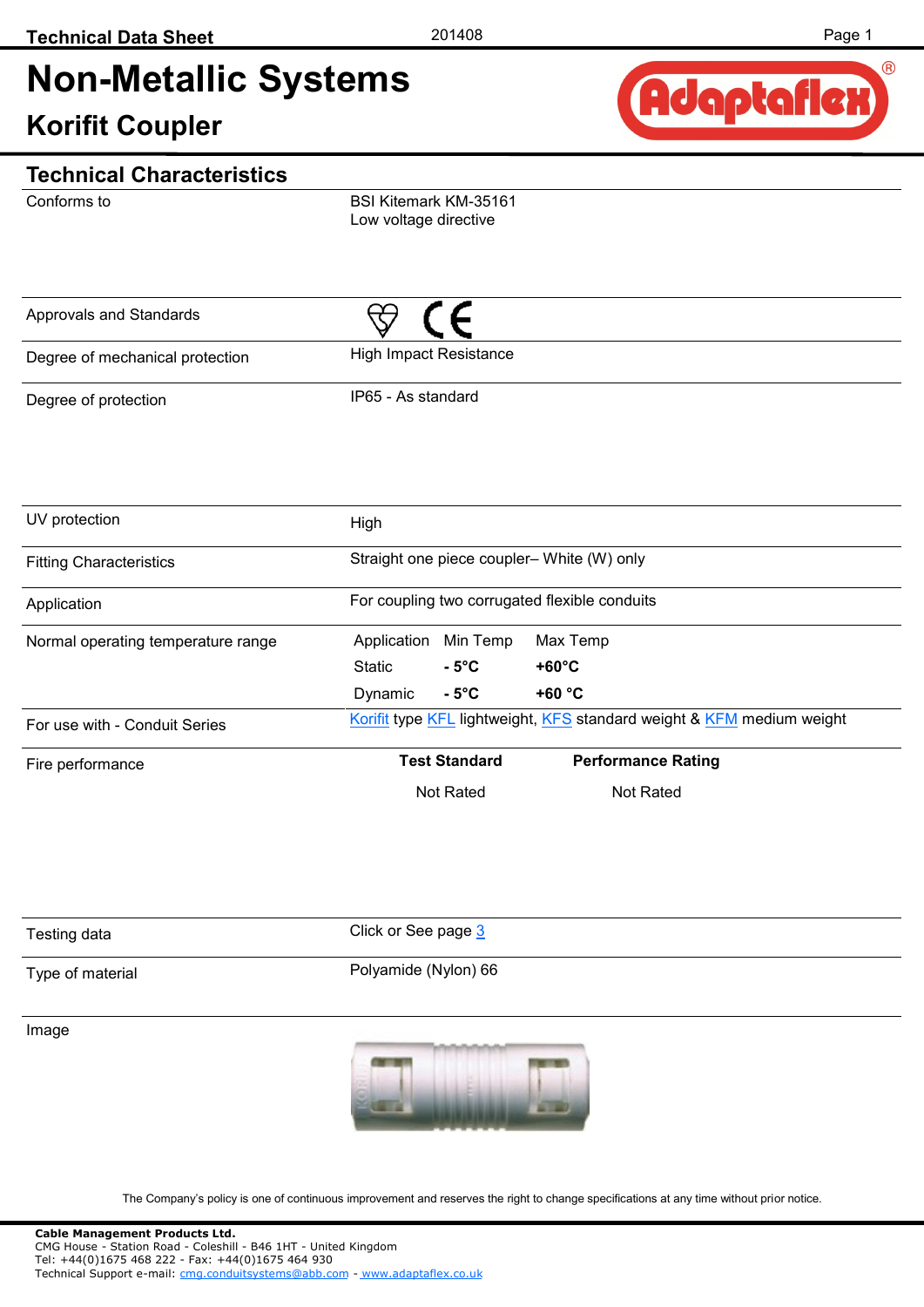Adaptaflex

 $\circledR$ 

# **Non-Metallic Systems**

## **Korifit Coupler**

### **Dimensional Data**

| Part No       | <b>Nominal Dimensions (mm)</b> | <b>Weight in grams</b> |      |            |
|---------------|--------------------------------|------------------------|------|------------|
|               |                                |                        | C    | $E$ (Each) |
| <b>KF2020</b> | 66.0                           | 24.5                   | 28.0 | 13.5       |



The Company's policy is one of continuous improvement and reserves the right to change specifications at any time without prior notice.